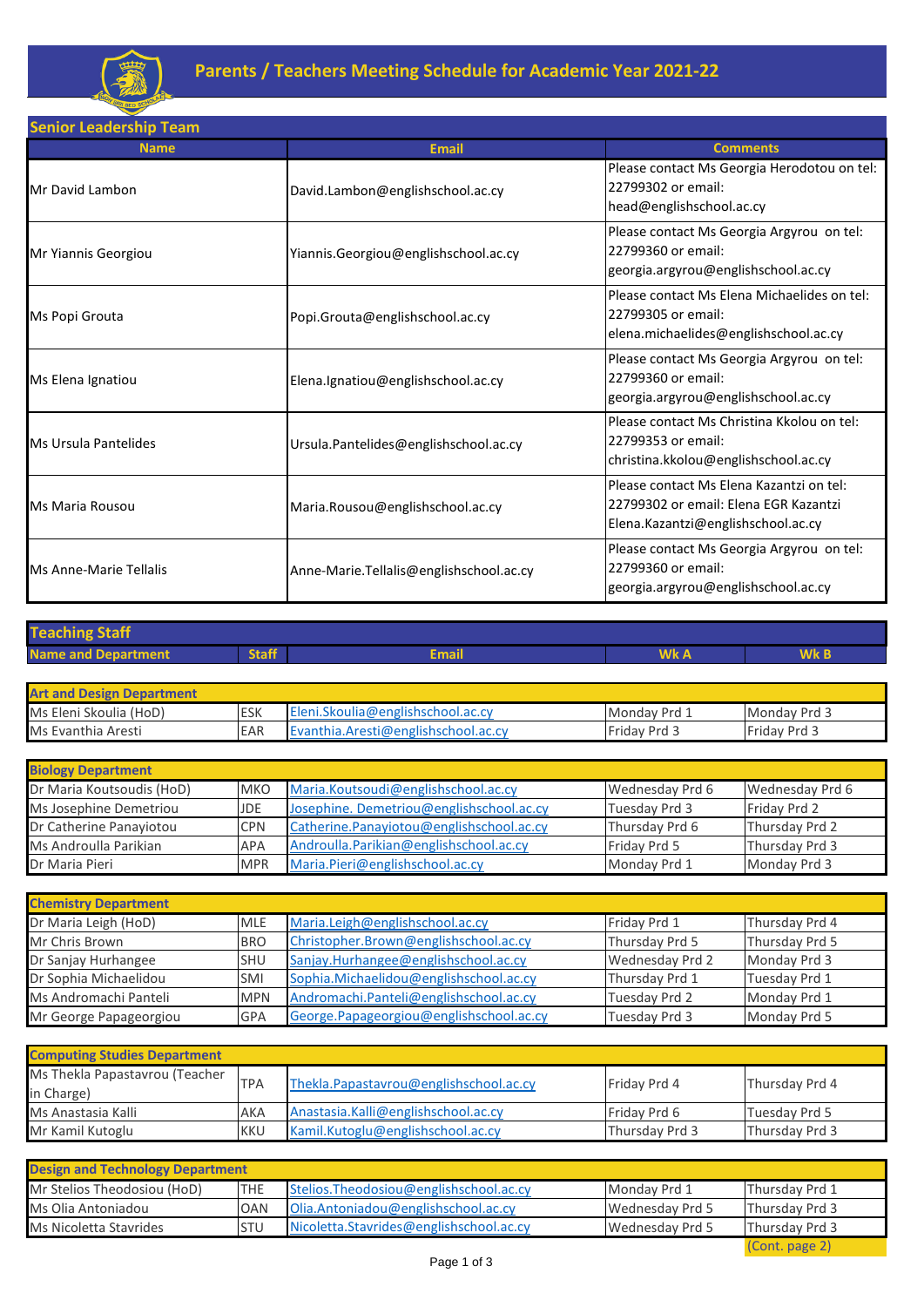

| <b>Economics and Business Studies Department</b> |            |                                                |                |                 |
|--------------------------------------------------|------------|------------------------------------------------|----------------|-----------------|
| Ms Antoinetta Skordi (HoD)                       | <b>ASK</b> | Antoinetta.Diola@englishschool.ac.cy           | Friday Prd 1   | Friday Prd 1    |
| <b>Ms Maria Criticos</b>                         | <b>MCR</b> | Maria.Criticos@englishschool.ac.cy             | Friday Prd 3   | Monday Prd 5    |
| Ms Popi Grouta                                   | <b>GRU</b> | Popi.Grouta@englishschool.ac.cy                | Tuesday Prd 1  | Wednesday Prd 1 |
| Mr Tryfonas Hadjichristoforou                    | <b>THA</b> | Tryfonas.Hadjichristoforou@englishschool.ac.cy | Tuesday Prd 3  | Thursday Prd 3  |
| Mr Panayiotis Kkailas                            | <b>PKK</b> | Panayiotis.Kkailas@englishschool.ac.cy         | Monday Prd 3   | Friday Prd 3    |
| Mr Demetris Moiseos                              | <b>DMO</b> | Demetris.Moiseos@englishschool.ac.cy           | Thursday Prd 4 | Wednesday Prd 5 |
| Ms Christiana Nicolaou                           | <b>CNI</b> | Christiana.Nicolaou@englishschool.ac.cy        | Thursday Prd 2 | Monday Prd 1    |

| <b>English Department</b> |            |                                              |                 |                 |
|---------------------------|------------|----------------------------------------------|-----------------|-----------------|
| Ms Emily Papandreou (HoD) | <b>EMP</b> | Emily.Papandreou@englishschool.ac.cy         | Tuesday Prd 5   | Tuesday Prd 2   |
| Mr Yiannis Georgiou       | GEO        | Yiannis.Georgiou@englishschool.ac.cy         | See above       | See above       |
| Ms Shura Economou         | ECO        | Shura.Economou-Giammanco@englishschool.ac.cy | Tuesday Prd 3   | Thursday Prd 3  |
| Ms Areti Hadjigeorgiou    | AHG        | Areti.Hadjigeorgiou@englishschool.ac.cy      | Tuesday Prd 2   | Monday Prd 1    |
| Mr Demos Kaoullas         | <b>DKA</b> | Demos.Kaoullas@englishschool.ac.cy           | Thursday Prd 5  | Thursday Prd 5  |
| Dr Selma Karayalcin       | <b>SKA</b> | Selma.Karayalcin@englishshchool.ac.cy        | Friday Prd 5    | Friday Prd 5    |
| Ms Karen Mason Corkhill   | <b>KMA</b> | Karen.Corkhill@englishschool.ac.cy           | Wednesday Prd 1 | Wednesday Prd 6 |
| Ms Anna Melis             | AME        | Anna.Melis@englishschool.ac.cy               | Monday Prd 5    | Wednesday Prd 3 |
| Ms Ursula Pantelides      | UPA        | Ursula.Pantelides@englishschool.ac.cy        | See above       | See above       |
| Ms Maria Papagapiou       | <b>MAP</b> | Maria.Papagapiou@englishschoo.ac.cy          | Friday Prd 4    | Friday Prd 4    |
| Ms Christina Papadopoulos | <b>CPA</b> | Christina.Papadopoulos@englishschool.ac.cy   | Thursday Prd 5  | Tuesday Prd 3   |
| Ms Emily Protopapa        | <b>PRO</b> | Emily.Protopapa@englishschool.ac.cy          | Thursday Prd 5  | Tuesday Prd 2   |
| Ms Katerina Ralli         | <b>KAR</b> | Katerina.Ralli@englishschool.ac.cy           | Tuesday Prd 2   | Tuesday Prd 3   |
| Ms Alexandra Souroullas   | ASO        | Alexandra.Souroullas@englishschool.ac.cy     | Tuesday Prd 2   | Tuesday Prd 2   |

| <b>Geography Department</b> |            |                                            |                     |                 |  |
|-----------------------------|------------|--------------------------------------------|---------------------|-----------------|--|
| Mr Harutiun Boyadjian (HoD) | <b>BOH</b> | Harut.Boyadijan@englishschool.ac.cy        | Wednesday Prd 3     | Wednesday Prd 4 |  |
| Mr Nicholas Charalambous    | <b>NCH</b> | Nicholas.Charalambous@englishschool.ac.cy  | Monday Prd 3        | Thursday Prd 4  |  |
| Mr James Lodge              | <b>JLO</b> | James.Lodge@englishschool.ac.cy            | <b>Friday Prd 3</b> | Friday Prd 3    |  |
| Ms Nastazia Mavromichalou   | <b>NMA</b> | Nastazia.Mavromichalou@englishschool.ac.cy | <b>INA</b>          | <b>NA</b>       |  |

| <b>Global Perspectives Department</b> |            |                                          |                 |                 |  |
|---------------------------------------|------------|------------------------------------------|-----------------|-----------------|--|
| Ms Luzdary Hammad-Stavrou             | <b>LHS</b> | Luzdary.Stavrou@englishschool.ac.cy      | Friday Prd 3    | Thursday Prd 3  |  |
|                                       |            |                                          |                 |                 |  |
| <b>Greek Department</b>               |            |                                          |                 |                 |  |
| Ms Christina Ioakimidou (HoD)         | <b>CIO</b> | Christina.loakimidou@englishschool.ac.cy | Friday Prd 5    | Friday Prd 4    |  |
| Ms Andri Constantinou                 | <b>ACO</b> | Andrie.Constantinou@englishchool.ac.cy   | Wednesday Prd 2 | Wednesday Prd 3 |  |
| Ms Ioanna Koronaki                    | IKO        | loanna.Koronaki@englishschool.ac.cy      | Friday Prd 2    | Friday Prd 2    |  |
| Ms Stavroulla Lofiti                  | <b>SLO</b> | Stavroulla.Lofiti@englishschool.ac.cy    | Thursday Prd 6  | Thursday Prd 6  |  |
| Ms Niki Melanidou                     | <b>NME</b> | Niki.Melanidou@englishschool.ac.cy       | Wednesday Prd 4 | Wednesday Prd 2 |  |
| Ms Marilena Neocleous                 | <b>MAR</b> | Marilena.Neocleous@englishschool.ac.cy   | Monday Prd 6    | Wednesday Prd 6 |  |
| Ms Ioanna Nicolaou                    | <b>ION</b> | loanna.Nicolaou@englishschool.ac.cy      | Wednesday Prd 1 | Monday Prd 1    |  |
| Ms Evgenia Nikiforou                  | <b>ENI</b> | Evgenia.Nikiforou@englishschool.ac.cy    | Thursday Prd 5  | Thursday Prd 5  |  |
| Ms Eleni Pavlou                       | ELP        | Eleni.Pavlou@englishschool.ac.cy         | Tuesday Prd 3   | Monday Prd 3    |  |
| Ms Dina Penga                         | <b>DPE</b> | Dina.Penga@englishschool.ac.cy           | Tuesday Prd 4   | Wednesday Prd 3 |  |
| Ms Maro Polydorou                     | POL        | Maro.Polydorou@englishschool.ac.cy       | Friday Prd 1    | Friday Prd 1    |  |
| Dr Eva Polyviou                       | <b>EPO</b> | Eva.Polyviou@englishschool.ac.cy         | Monday Prd 5    | Wednesday Prd 2 |  |
| Mr Panos Polyzogopoulos               | <b>PPO</b> | Panos.Polyzogopoulos@englishschool.ac.cy | Wednesday Prd 1 | Wednesday Prd 1 |  |

| <b>History Department</b> |            |                                          |              |                |
|---------------------------|------------|------------------------------------------|--------------|----------------|
| Ms James Corkhill         | <b>JCO</b> | James.Corkhill@englishschool.ac.cy       | Monday Prd 5 | Tuesday Prd 5  |
| Ms Maria Constantinidou   | <b>MCN</b> | Maria.Constantinidou@englishschool.ac.cy | Monday Prd 1 | Monday Prd 1   |
| Ms Sylvana Jamgochian     | <b>SJA</b> | Sylvana.Jamgochian@englishschool.ac.cy   | Friday Prd 3 | Friday Prd 3   |
| Ms Maria Rousou           | <b>MRO</b> | Maria.Rousou@englishschool.ac.cy         | Monday Prd 2 | Tuesday Prd 1  |
|                           |            |                                          |              | (Cont. page 3) |